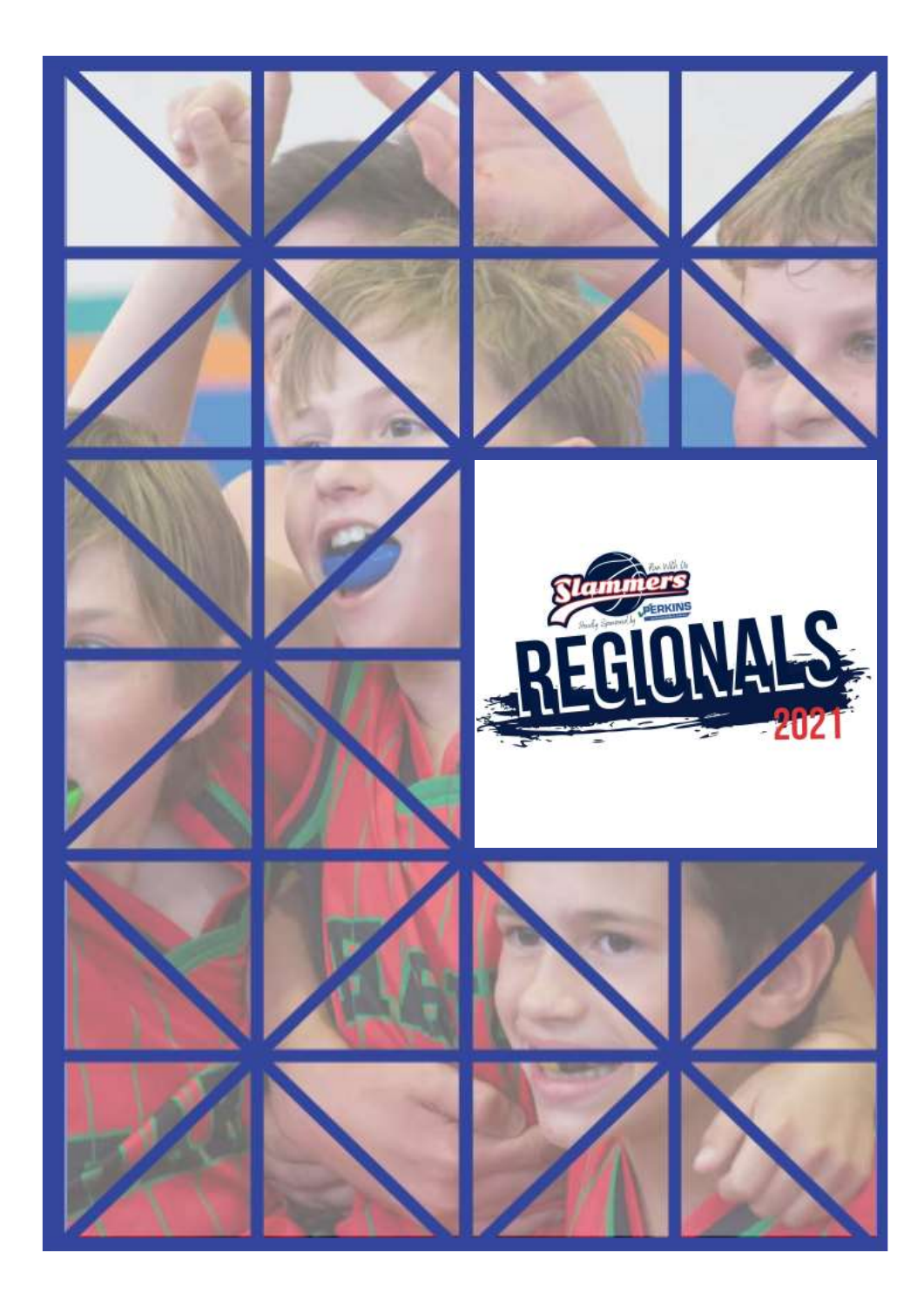



#### SOUTH WEST SLAMMERS REGIONAL CARNIVAL 2 021

South West Slammers Regional Carnival is back for 2021. We are continuing with the new format for our Carnivals to encourage growth and development of Basketball in the South West Region.

Again we are offering Championship Division and Development Divisions in all age groups, this will allow for smaller associations to compete at a more appropriate level and for larger associations to field a second side. In all, giving more South West Basketballers the opportunity to play this great sport at the next level.

The South West Slammers will be responsible for court hire, grand final referee payments and Ref Coaches. As well as Grand Final Awards and collection of nomination fees.

We are taking the Carnival back on the road again in 2021, with Carnivals held throughout the South West.

If you have any questions please don't hesitate to let us know.

#### Many thanks

South West Slammers Regional Committee | admin@basketballsouthwest.com.au



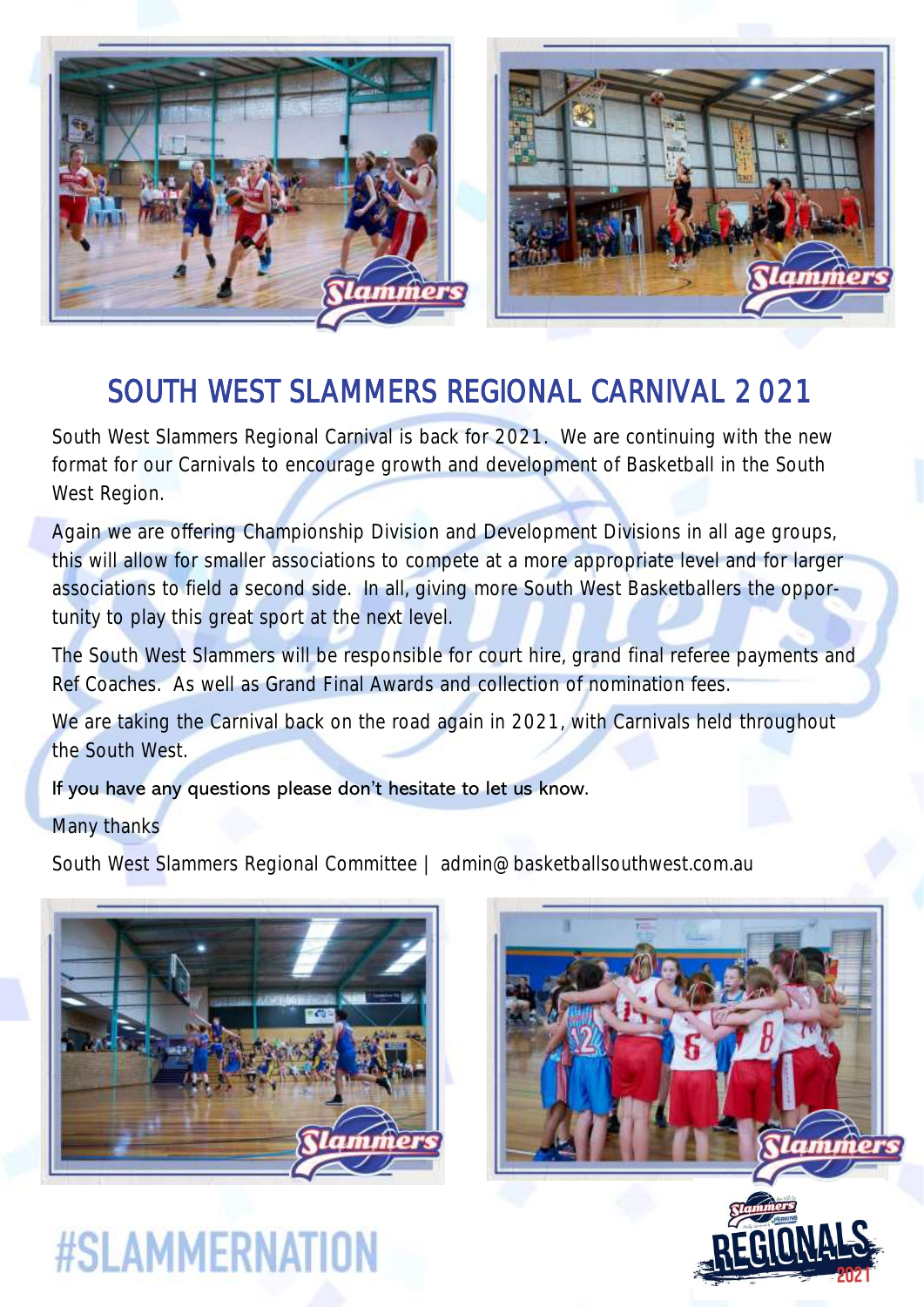## SOUTH WEST SLAMMERS REGIONAL CHAMPIONSHIPS **2021 RULES**

Current as 25 August 2021

| 1.0           |  |
|---------------|--|
| 2.0           |  |
| 3.0           |  |
| 4.0           |  |
| 5.0           |  |
| 6.0           |  |
| 7.0           |  |
| 8.0           |  |
| 9.0           |  |
| 10.0          |  |
| 11.0          |  |
| 12.0          |  |
| 13.0          |  |
| 14.0          |  |
| 15.0          |  |
| 16.0          |  |
| 17.0          |  |
| 18.0<br>18.1  |  |
| 18.2<br>18.3  |  |
| 18.4          |  |
| 18.5<br>18.6  |  |
| 18.7          |  |
| 18.8          |  |
| 18.9<br>18.11 |  |
| 18.12         |  |
| 18.13         |  |

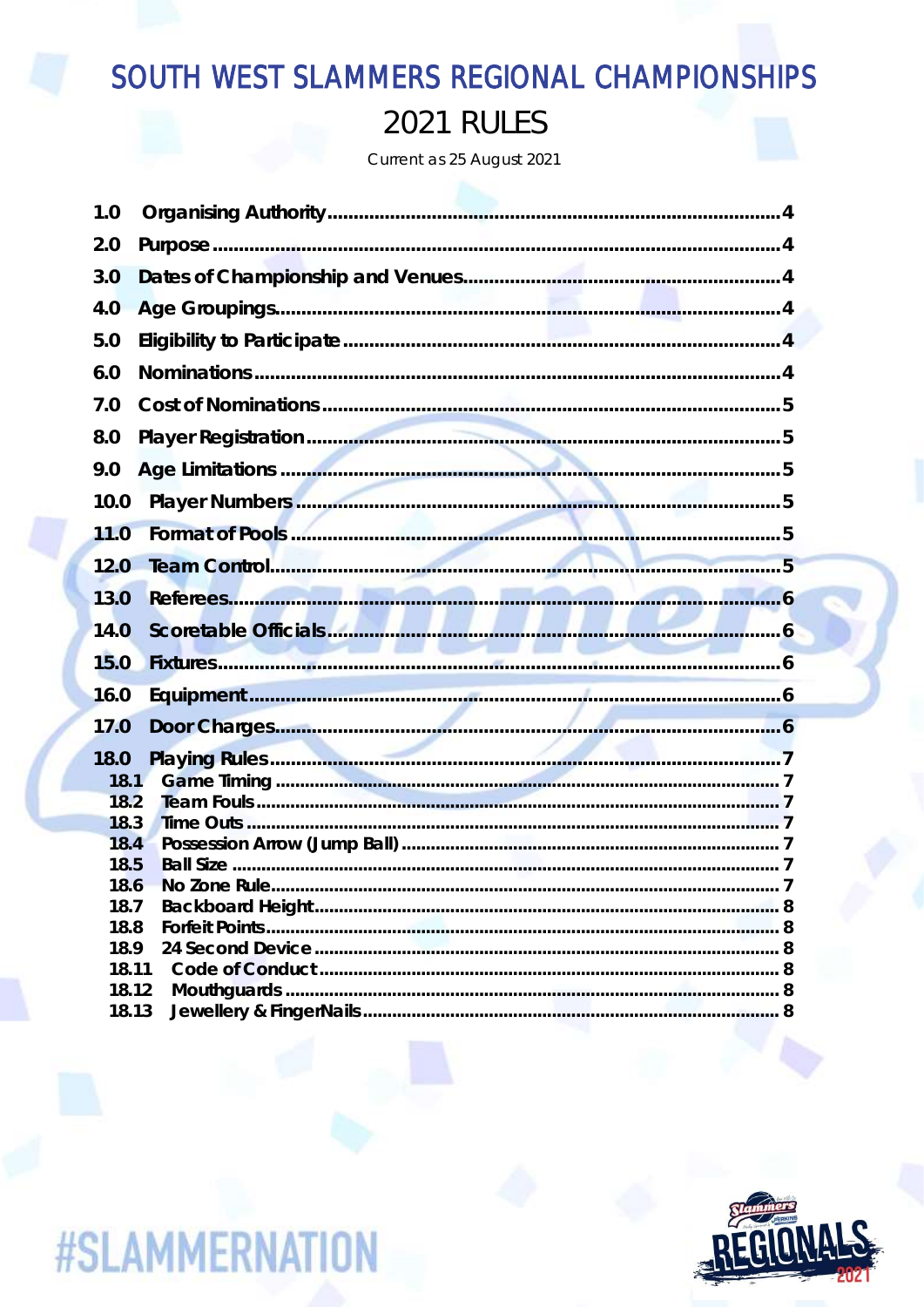## 1. 0 ORGANISING AUTHORITY

The Regional Championships are under the control of the South West Slammers.

#### 2. 0 PURPOSE

The Championships, for both Men and Women, are held each year in October/November for the purpose of establishing the leading Association teams throughout the region for each age division.

It is also used to help create more interest and competition in our younger Men and Women and improve the standard of Junior Basketball throughout the region.

### 3. 0 DATES OF CHAMPIONSHIPS AND VENUES

| Saturday 6th November      |  |  |  |  |  |
|----------------------------|--|--|--|--|--|
| <b>Sunday 7th November</b> |  |  |  |  |  |
| <b>Sunday 7th November</b> |  |  |  |  |  |
| Saturday 13th November     |  |  |  |  |  |
| Sunday 14th November       |  |  |  |  |  |
| Sunday 14th November       |  |  |  |  |  |

U15's (2008) Harvey Recreation Centre, Harvey U13's (2010) Roche Park Leisure Centre, Collie U14's (2009) Geographe Leisure Centre, Busselton U18s (2005-2006) Manjimup Basketball Association, Manjimup U12s (2011/2012) Bridgetown Recreation Centre, Bridgetown U16's (2007) Margaret River Leisure Centre, Margaret River

## 4. 0 AGE GROUPINGS

The 2021 Regional Championships will have the following age groupings:

- **Men Under 12, 13, 14, 15, 16 & 18**
- **Women Under 12, 13, 14, 15, 16 & 18**

## 5. 0 ELIGIBILITY TO PARTICIPATE

Any Basketball WA affiliated basketball association, is eligible to enter a team in any of the age groupings in the Championship.

## 6. 0 NO MINATIONS

All Teams will need to complete the nomination form and submit via email to [admin@basketballsouthwest.com.au](mailto:admin@basketballsouthwest.com.au) by COB Monday 11<sup>th</sup> October 2021

Associations can nominate as many teams in each division as they would like. Any Slammers "Feeder Clubs" are required to nominate in Division 1 and then may nominate in Division 2. Feeder Clubs include Bunbury Basketball Association, Eaton Basketball Association, Australind Basketball Association and Busselton Basketball Association. Basketball South West will inform associations of how many of those teams have been accepted after nominations have closed.

**Any team nominated with more than 4 WABL players, must nominate** 

**that team into Championship Division.** 

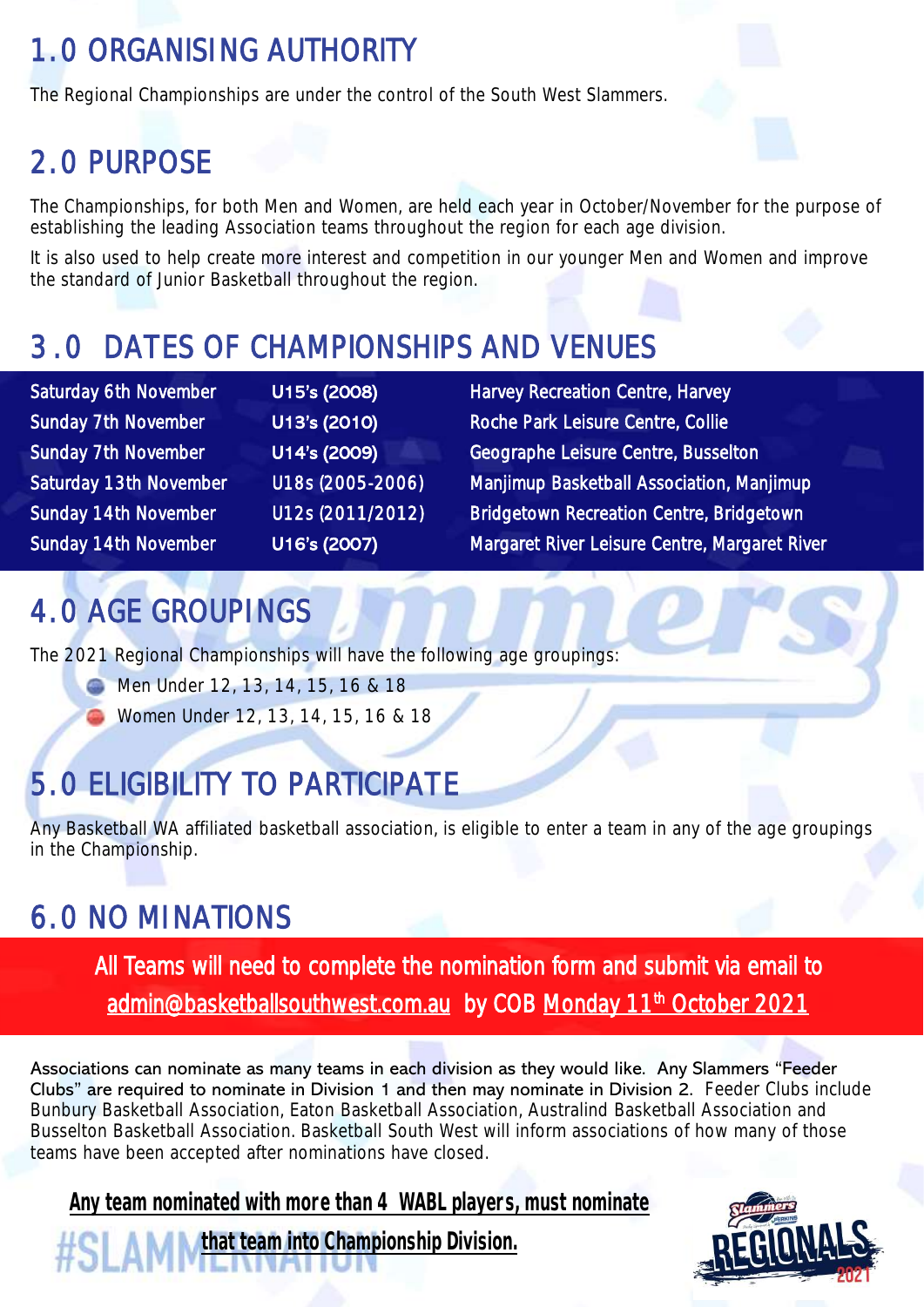## 7. 0 COST OF NO MINATIONS

The 2021 nomination fee is \$275.00 per team (GST Included). This fee covers all players, court hire, finals referees and door entry. Basketball South West will invoice each Association upon acceptance of nominations. The nomination fee is non-refundable if a team withdraws within 7 days of competition.

### 8. 0 PLAYER REGISTRATION

Players need to be registered by 5pm of the Thursday prior to the competition. Playing unregistered players will incur penalties.

## 9. 0 AGE LIMITATIONS

To be eligible to participate, all players must be under the prescribed age as at the 31 December of the year in which they will be participating in the Regional Championships.

Dates of Birth Divisions

**U12's (2011/2012) U13's (2010) U14's (2009) U15's (2008) U16's (2007) U18's (2005/2006)** 

Dates of birth must be shown on the Online Team Registration Form. Club Secretaries/Organisers will be responsible to ensure that these are correct.

## 10.0 PLAYER NUMBERS

Each team may only list ten players on the scoresheet for each game.

## 11. 0 FORMAT OF POOLS

The formation of pools will be determined by the number of teams nominating and the court time available for each weekend.

### 1 2. 0 TEAM CONTROL

In view of the fact that the Regional Championships is a Junior Championship, each team nominated must name a coach and manager to be responsible for the players on and off the court. Nominations without full details supplied will not be accepted.



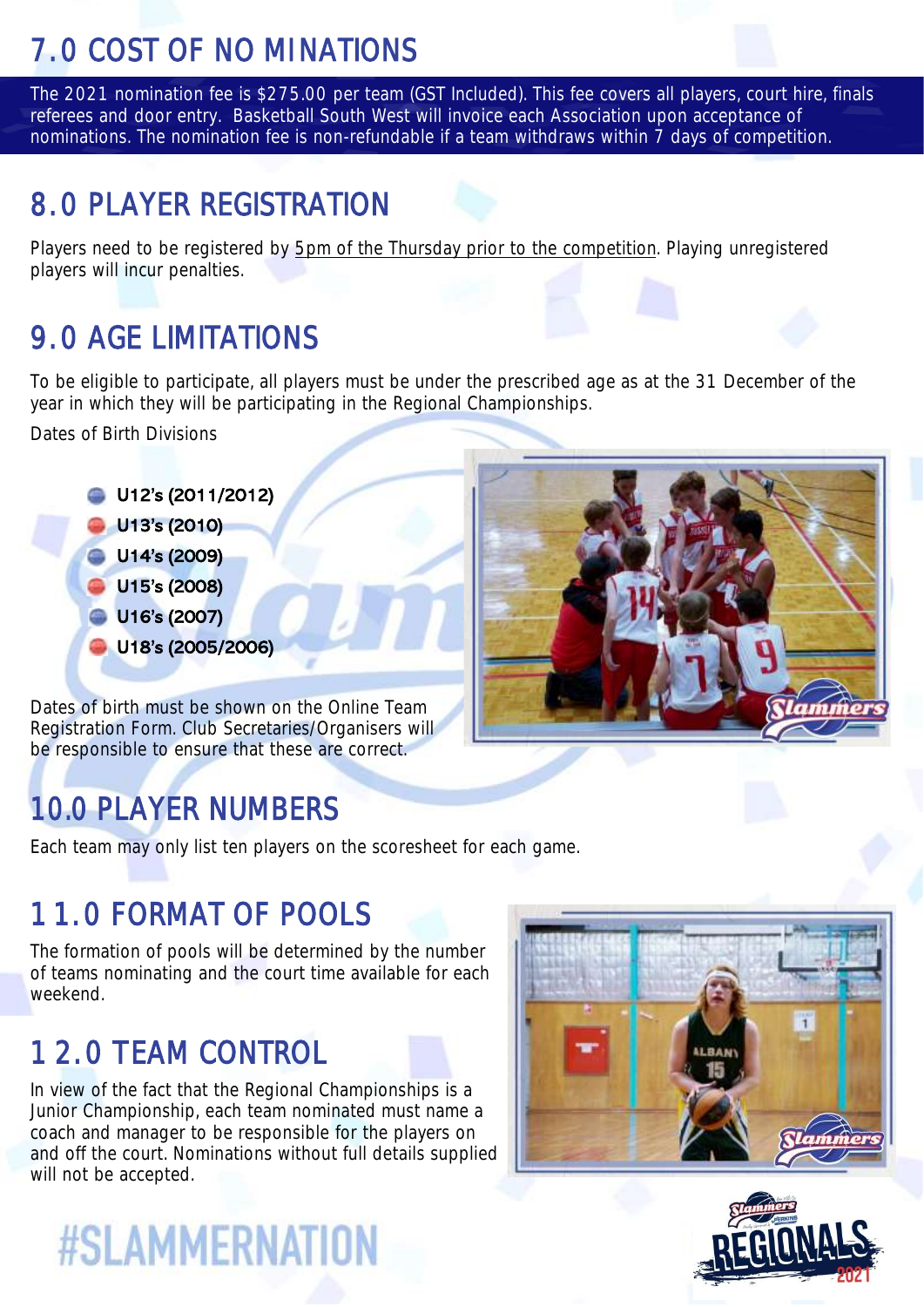#### 13. 0 REFEREES

The name of an accredited Level 0 / Level 1 Referee's must be supplied for each team nominated in the following age groups:

#### U12's U13's U14's U15's U16's

#### The referee may not be a player from the same day.

Associations are responsible to provide 1 ref per team. The Committee will then select a 'team' of referees for each carnival. They will be required all day. Refs will be paid \$15 per game plus a \$5 per game bonus should the ref remain at the stadium for the duration of that Carnival and make themselves available for Grand Final Games. Each Association will be invoiced for Ref payments upon completion of fixtures.

BWA and the Slammers would like to encourage all associations to nominate Refs for the U16 Carnival who are interested in trialling for the Regional Development Referee Program. BWA will be in attendance at the Carnival to trial the potential referees for a position in the Program.

BWA will be using the U18 Carnival to develop the Referees in the South West who are currently in the Regional Development Referee Program. Associations who nominate teams in this age group will not be required to provide a Ref, a payment per team will be set by BWA to cover each teams ref for the day.

Invoices will be issued by Slammers along with your team nomination fee. This is a fantastic opportunity for our South West Referees to continue with their Development.





#### 14. 0 SCORETABLE OFFICIALS

Each team must provide a competent Score table Official for each of its games, Including any finals.

### 15. 0 FIXTURES

The compilation of fixtures will be the responsibility of the South West Slammers. It is anticipated that play will commence at approximately 7.30am each day.

Format of Rounds will be determined upon teams registering and Associations will be allocated to pools if necessary. Fixtures will be released and can be found on the Game Day App and it is the Managers Responsibility to check for any fixture changes in the lead up to the competition.

#### 16. 0 EQUIPMENT

All scoresheets and time-clocks will be supplied by the South West Slammers. Teams will supply their own warmup basketballs and game balls

### 17. 0 DOOR CHARGES

All player entry charges and spectator entry fees are included in the nomination fee.

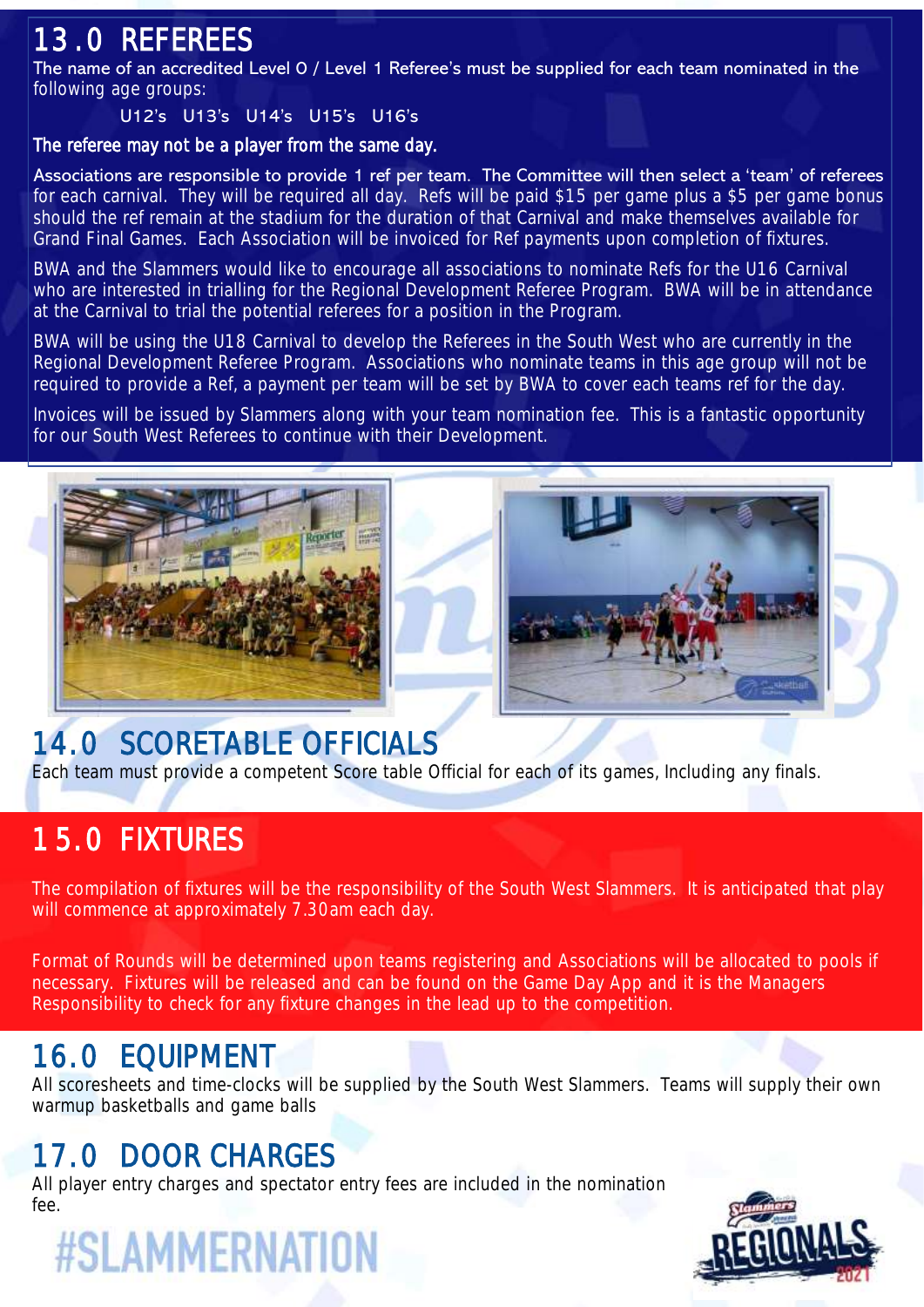





Whilst SWS will attempt to run all carnivals with this format, nominations will determine game time format.

#### 18. 0 PLAYING RULES

The Regional Championships will be conducted as per the FIBA Rulebook with the following modifications:

#### 18. 1 PREFERRED GAME TIMI NG

Under 12, 13 & 14's will play: 7 Minute Warmup 4 x 8 Minute Quarters Quarter Time Break 3 Minutes Half Time 5 Minutes 3 Quarter Time Break 3 Minutes

Under 15, 16 & 18's will play:

4 Minute Warmup

4 x 10 Minute Quarters

2 Minute break between quarters including half time

#### 18. 2 TEAM FOULS

Four Team Fouls per Quarter, free throws on the 5th Team Foul.

#### 18.3 TIME OUTS

Two Timeouts per half, with no time outs during the last 3 Minutes of the last quarter

#### 18.4 POSSESSION ARROW (JUMP BALL)

As per FIBA Rulebook.

The team that does not gain control of the initial jump ball at the start of the game will be entitled to the first possession arrow.

First and Third Quarter Time the Possession stays the same.

Half Time the Possession arrow is turned as the teams change direction.

At the start of every period (2nd, 3rd & 4th Quarter) once the ball is passed in play from the sideline, the arrow is then turned.

Possession is applied when a ball has jammed between the backboard and the ring.

#### 18.5 BALL SIZE

#### Under 12's Size 5

Under 13 & 14's & Under 15, 16 & 18 Women Size 6 Under 15, 16 & 18 Men Size 7

#### 18.6 NO ZONE RULE

All divisions in the Under 11, 12, 13 and Under 14 age groups must play man-to-man defence as per WABL rules.

Coaches are responsible for ensuring their team does not play a zone defence in accordance with the Basketball Australia Zone Busters manual (available on [www.wabl.asn.au\)](http://www.wabl.asn.au).

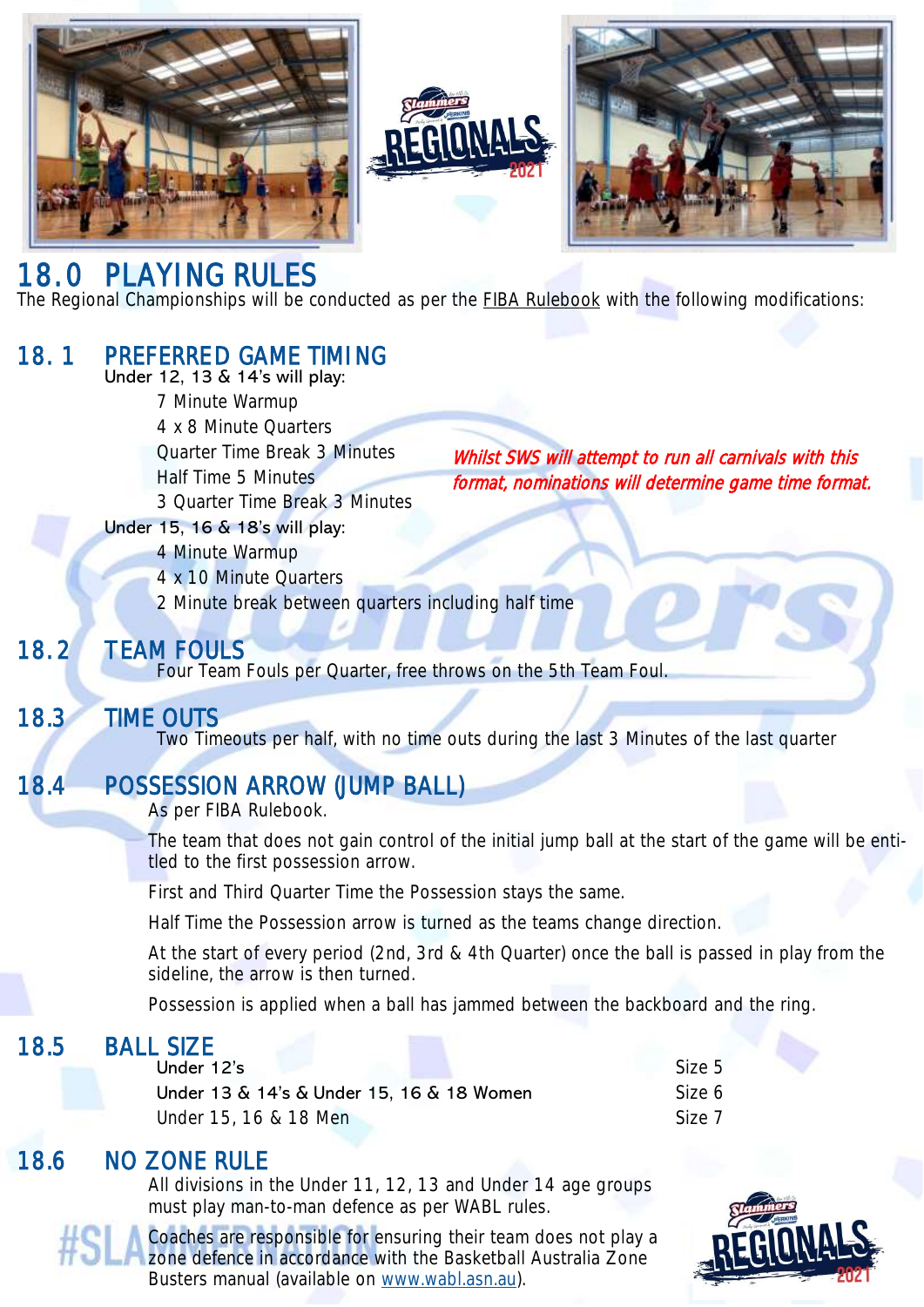## 18.7 BACKBOARD HEIGHT

Lowered backboards are not used for any age group.

#### 18.8 FORFEIT POINTS

If a team is not ready to play 5 minutes after the scheduled starting time a forfeit will be declared, with the result of 10-nil win to the opposition.

### 18.9 24 SECOND DEVICE

A 24 second device will not be used for any game throughout the Regional Championships.



#### 18.10 GRAND FINAL

Grand Final will be played in the same format as the Carnival Game Timing (see 18.1)

Final 3 minutes of game will be stop clock

Time outs will be permitted within the final 3 minutes of play but only in the Grand Final Game

### 18. 11 CODE OF CONDUCT

A "Code of Conduct" for players, parents and Officials will be adhered to for all teams in the Championships. Associations entering teams will be responsible for the behaviour of their spectators. Players, team officials and spectators not abiding by the Code of Conduct will be asked to leave the stadium.

#### 18. 1 2 MOUTH GUARDS

All players must wear a mouthquard to participate in the Championships.

# 18. 13 HAIR BRAIDS, JEWELLERY & FINGER NAILS

Headgear, hair accessories and jewellery are Not Permitted as they may cause cuts or abrasions.

Fingernails must be closely cut.





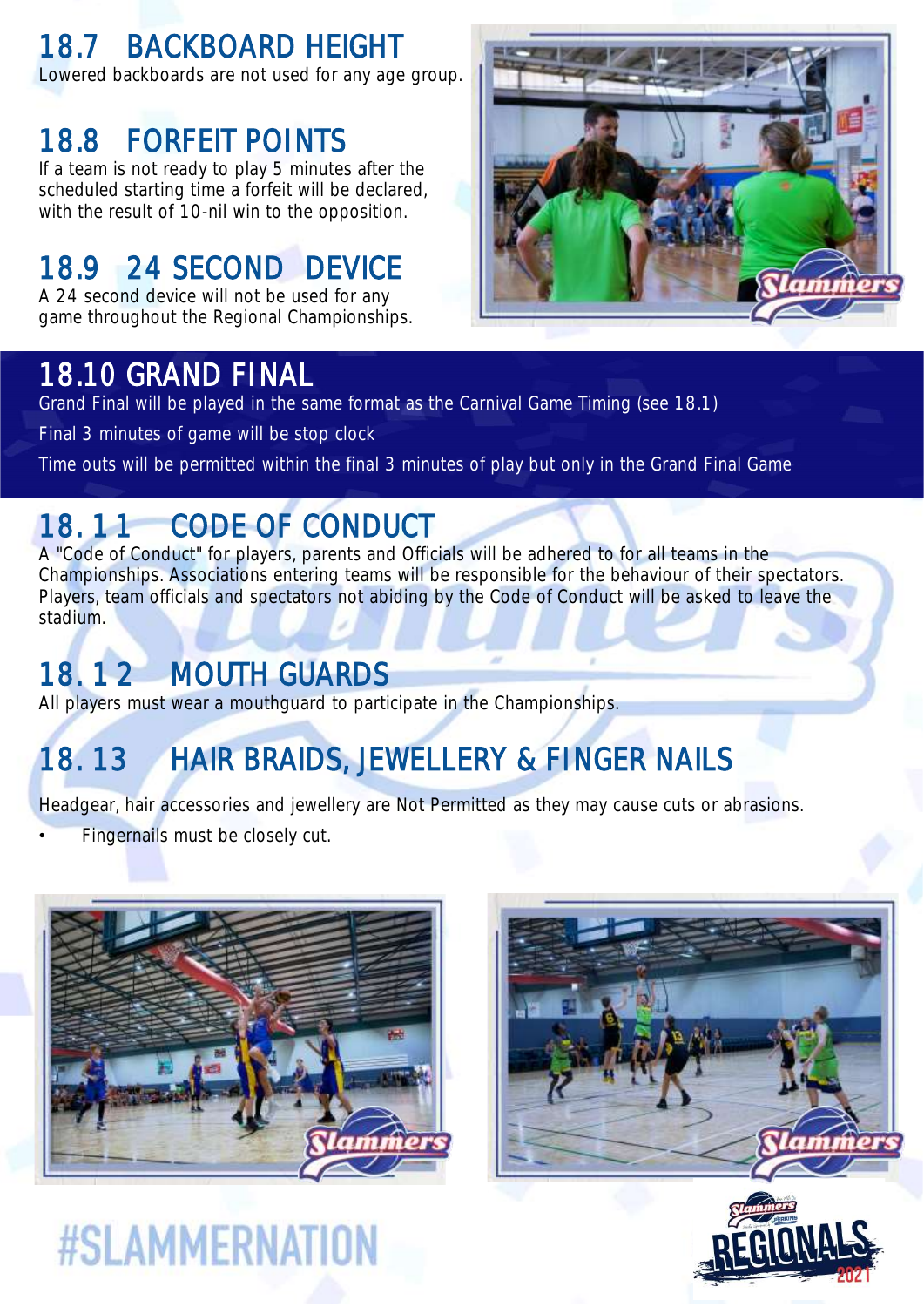

#### **South West Slammers Regional Carnival Invitation 2021**

Saturday 6th November Sunday 7th November Sunday 7th November Saturday 13th November Sunday 14th November Sunday 14th November

U15's (2008) U13's (2010) U14's (2009) U18s (2005-2006) U12s (2011/2012) U16's (2007)

**Harvey Recreation Centre, Harvey** Roche Park Leisure Centre, Collie Geographe Leisure Centre, Busselton Manjimup Basketball Association, Manjimup **Bridgetown Recreation Centre, Bridgetown** Margaret River Leisure Centre, Margaret River

| <b>Team Details</b>                         |     |     |     |            |     |     |  |  |  |  |
|---------------------------------------------|-----|-----|-----|------------|-----|-----|--|--|--|--|
| Association                                 |     |     |     |            |     |     |  |  |  |  |
| <b>Division 1</b><br><b>Age Group Girls</b> | U12 | U13 | U14 | U15        | U16 | U18 |  |  |  |  |
| Division 2<br><b>Age Group Girls</b>        | U12 | U13 | U14 | U15        | U16 | U18 |  |  |  |  |
| <b>Division 1</b><br><b>Age Group Boys</b>  | U12 | U13 | U14 | U15        | U16 | U18 |  |  |  |  |
| Division 2<br>Age Group Boys                | U12 | U13 | U14 | <b>U15</b> | U16 | U18 |  |  |  |  |

*\* Please note that any Slammers "Feeder Clubs" are required to nominate in Division 1 and then may nominate in Division 2. Feeder Clubs include Bunbury Basketball Association, Eaton Basketball Association, Australind Basketball Association and Busselton Basketball Association*

| <b>Association Details</b> |  |  |  |  |                           |  |  |
|----------------------------|--|--|--|--|---------------------------|--|--|
| <b>Contact Name</b>        |  |  |  |  |                           |  |  |
| Position in Club           |  |  |  |  |                           |  |  |
| <b>Email Contact</b>       |  |  |  |  |                           |  |  |
| <b>Phone Contact</b>       |  |  |  |  |                           |  |  |
| Alternative                |  |  |  |  |                           |  |  |
| <b>Contact Name</b>        |  |  |  |  |                           |  |  |
| Phone & Email              |  |  |  |  |                           |  |  |
| Contact                    |  |  |  |  |                           |  |  |
|                            |  |  |  |  | <b>Controlled Charles</b> |  |  |

**Slammers will issue an invoice to each association which is payable prior to the first weekend of carnivals.**